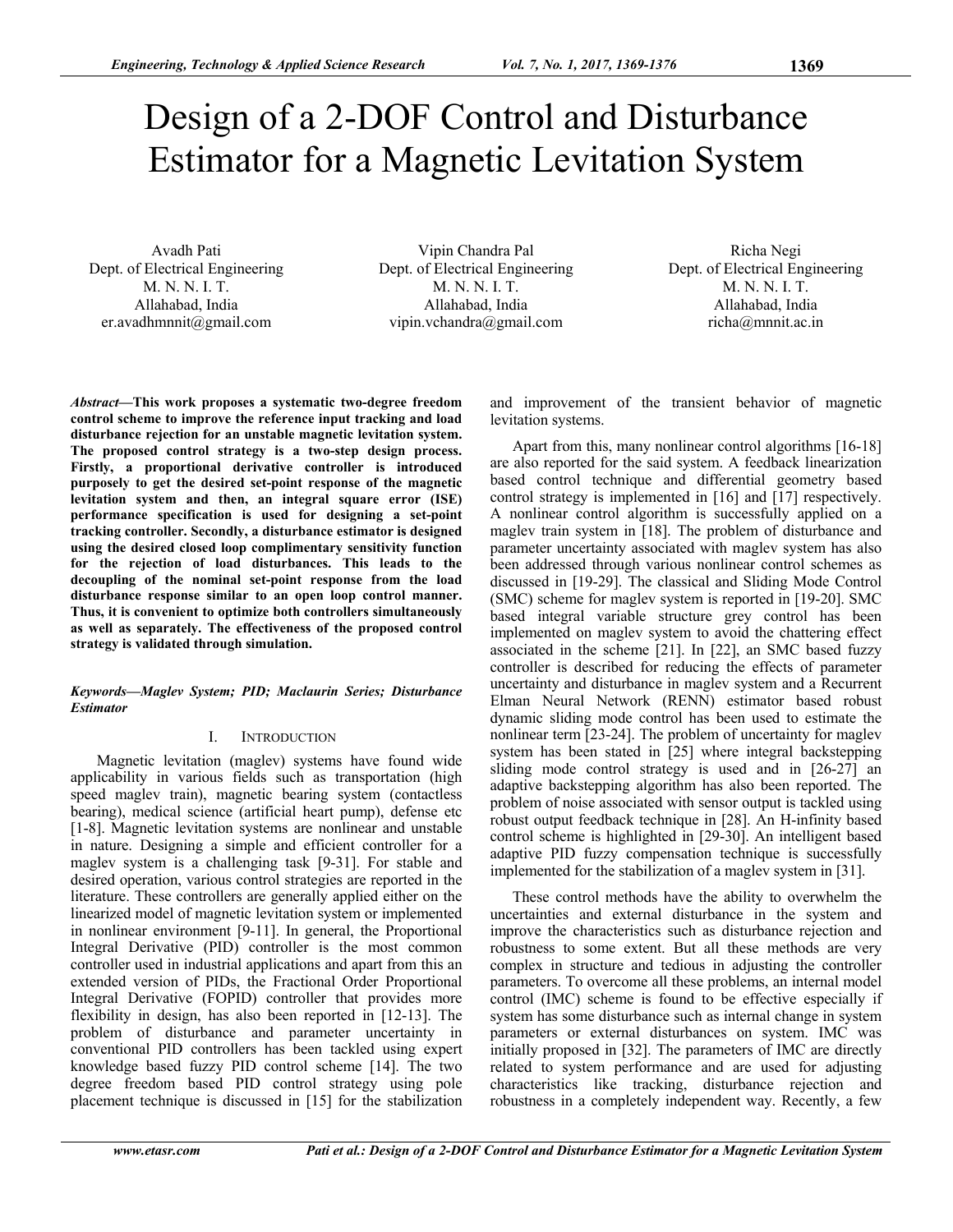publications [33-35] based on the IMC scheme have been reported for controlling magnetic levitation system. A feedback linearization based IMC technique is discussed in [33] and simulation based results are stated in [34] for controlling the speed of two mass maglev systems. A single degree of freedom IMC based PID control technique is applied in [35] for controlling the rotor of wind generator. The structure of IMC is very simple and easy to realize for stable systems but with the constraint that this scheme cannot be applied directly on unstable system due to the problem of internal instability [36]. Thus, some modification is needed for the control of unstable systems based on the two degrees of freedom IMC [37-40]. Smith predictor based 2-DOF control schemes are designed for unstable process for obtaining set-point response without overshoot [41-42]. But un-modeled dynamics uncertainty still raise problem in all existing 2-DOF control schemes and also failed online tuning of controller parameters in presence of process uncertainty.

In the proposed work, an analytical two degree of freedom control methodology based on [43-44] of analytical virtue is proposed for tackling the reference input tracking and load disturbance/process uncertainty for maglev systems. The proposed control strategy is a two-step design process. Firstly, a proportional derivative controller is introduced purposely to get the desired set-point response of the magnetic levitation system and then, for designing set-point tracking controller, an integral square error (ISE) performance specification is used. Secondly, a disturbance estimator is designed using the desired closed loop complimentary sensitivity function for the rejection of load disturbances.

## II. MATHEMATICAL MODELING OF MAGLEV SYSTEMS

The electrical equivalent circuit and schematic block diagram of a magnetic levitation system is shown in Figure 1(a) and Figure 1(b). This experimental setup is developed by feedback instrument Ltd [45].



Fig. 1. (a) Electrical Circuit Model of Maglev System (b) Schematic Block Diagram of Maglev System.

| TABLE I. | PARAMETERS OF PHYSICAL MAGLEV SYSTEM [15, 45] |  |  |
|----------|-----------------------------------------------|--|--|
|----------|-----------------------------------------------|--|--|

| <b>Description</b>              | <b>Parameters</b> | Value              | Unit             |
|---------------------------------|-------------------|--------------------|------------------|
| mass of the steel ball          | m                 | 0.02               | kg               |
| Acceleration due to gravity     | g                 | 9.81               | m/s <sup>2</sup> |
| Equilibrium value of current    | $l_0$             | 0.8                | A                |
| Equilibrium value of position   | $h_0$             | 0.009              | m                |
| Control voltage to coil current | $C_1$             | $0.95 -$           | A/V              |
| gain                            |                   | 1.05               |                  |
| IR sensor gain                  | $\mathcal{C}_{2}$ | 143.48             | V/m              |
| Offset                          |                   | $-2.8$             |                  |
| Control input voltage level     | $\mathcal V$      | $-5$ to 5          | v                |
| Sensor output voltage level     | $h_{v}$           | $-3.75$<br>to 1.25 |                  |

The major components of maglev system are suspended steel ball, position Infra-Red (IR) sensors, actuator (including electro magnet and power amplifier). The steel ball is controlled through current *i*, as seen in Figure 1(a). The magnetic force acting on the steel ball depends on two parameters, firstly, the current *i* flowing in the coil and the second one is the distance *h* between coil and the steel ball. The non-linear model of magnetic levitation system [15, 45] which relates to the current *i* flowing in the coil and the position *h* of the steel ball is expressed as

$$
m\ddot{h} = mg - C\frac{i^2}{h^2}
$$
  
= mg - f(i,h) (1)

where  $f(i, h) = \frac{Ci^2}{h^2}$ , *C* is a constant value which depends

on the parameters of coil, *m* is mass of the steel ball and *g* is acceleration due to gravity.

The magnetic levitation system expressed by (1) is nonlinear. For easy analysis and design of controller, the system is linearized about the equilibrium point  $(i_0 = 0.8 \text{ A} \& \text{h}_0 = 0.009 \text{ m})$ . At the equilibrium point, the dynamical equation is taken as  $\ddot{h} = 0$  and at this point the simplified expression is obtained as

$$
C = \frac{mgh_o^2}{i_o^2} \tag{2}
$$

The linearization is carried out with the following assumptions that position of ball is considered as  $h=h_0+\Delta h$ and current in the coil is taken as  $i=i_0+\Delta i$ , where  $\Delta h$  is small deviation in position of ball with equilibrium position and  $\Delta i$  is the deviation in coil current from equilibrium current  $i<sub>o</sub>$ .

By calculating the partial derivative of (1), the linearized model of maglev system is obtained as

$$
\Delta \ddot{h} = \left( \frac{\partial f(i, h)}{\partial i} \bigg|_{i_{\scriptscriptstyle{0}, b_{\scriptscriptstyle{0}}}} \Delta i + \frac{\partial f(i, h)}{\partial i} \bigg|_{i_{\scriptscriptstyle{0}, b_{\scriptscriptstyle{0}}}} \Delta h \right) \tag{3}
$$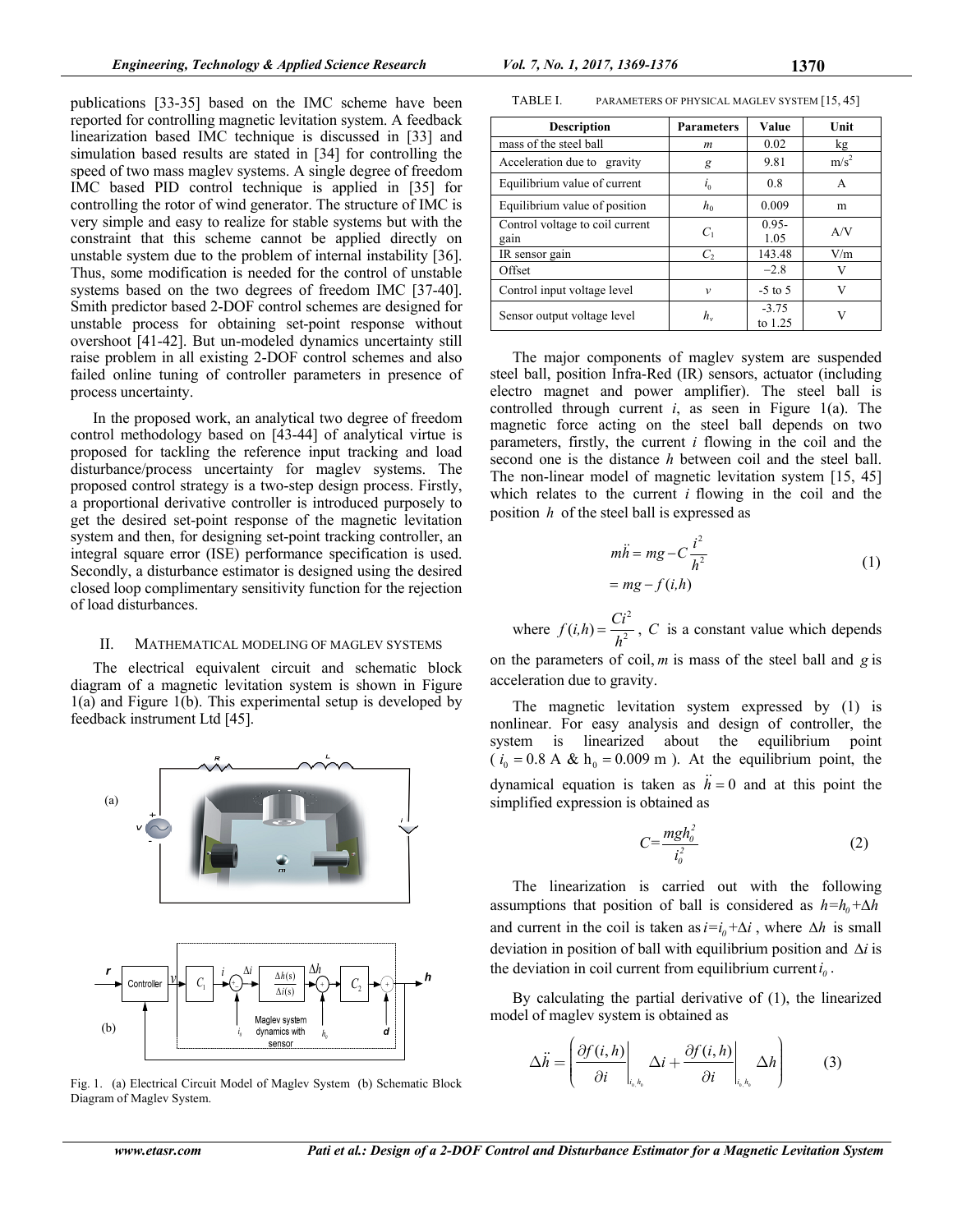$$
\frac{\Delta h}{\Delta i} = \frac{-C_i}{s^2 - C_h} \tag{4}
$$

 $\mathbf{0}$ 

2g

 $=\frac{2g}{h_0}$ 

2

 $=\frac{2g}{i_0}$ 

 $C_i = \frac{2g}{i_0}$ 

*i*

*h*

 $C_h = \frac{2}{h}$ 

where  $\frac{1}{2}$ 

In the electrical equivalent circuit of maglev system given in Figure 1(b), the current *i* flows in the coil and is proportional to the control voltage *v*, expressed as

$$
i = C_1 v \tag{6}
$$

(5)

Using (4) and (6), the transfer function of maglev system is obtained as

$$
\frac{\Delta h}{\Delta v} = \frac{-C_1 C_i}{s^2 - C_h} \tag{7}
$$

where  $\Delta v$  is small incremental control voltage around its mean value.

By considering  $C_2$ , the gain of IR sensor, (7) is written as

$$
\frac{\Delta h_{\nu}}{\Delta \nu} = \frac{-C_1 C_2 C_i}{s^2 - C_h} \tag{8}
$$

Using values of Table I in (8), the transfer function of the linearized model of magnetic levitation system (plant) can be expressed as

$$
G_{\rm p}(s) = \frac{-3518.85}{s^2 - 2180} \tag{9}
$$

Further, the generalized form of transfer function of  $G<sub>p</sub>(s)$ is given by

$$
G_{\rm p}(s) = \frac{k_1}{(\tau_1 s - 1)(\tau_2 s + 1)}\tag{10}
$$

where  $k_1 = -1.6142$  and  $\tau_1 = \tau_2 = 0.0214$ 

The maglev system (10) has two poles at  $\pm$  46.69 and it could be seen that it is unstable as one of its pole lies in right half of complex s-plane. Hence, the main objective is to design a suitable controller that stabilizes this unstable magnetic levitation system.

#### III. PROPOSED CONTROL STRATEGY

The proposed 2-DOF control strategies consist of three major control components, stabilizing controller  $G_C(s)$ , setpoint tracking controller *C*(*s*) and disturbance estimator *F* for magnetic levitation system as shown in Figure 2. In the above suggested control scheme as given in Figure 2, the  $G<sub>P</sub>$  is the unstable maglev system and  $\bar{G}_{\rm m}$  is the minimum phase part of  $G<sub>P</sub>$ . The two main controllers are  $C(s)$ , the set point controller



Fig. 2. Block diagram of 2-DOF control strategy

The design steps of all the three controllers  $G_C(s)$ ,  $C(s)$  and *F*(*s*) are described in Section III from *A* to *C***.** The control efforts of  $G_C(s)$ ,  $C(s)$  and *F* are specified as  $u_s u_t$  and *f* respectively.

#### *A. Stabilizing Controller*

From Figure 2, using stabilizing controller  $(G<sub>C</sub>)$  the minimum phase model  $(G_m)$  of maglev plant  $(G_P)$  is augmented as

$$
G_{\rm m}^*(s) = \frac{G_{\rm m}(s)}{1 + G_{\rm C}(s)G_{\rm m}(s)}\tag{11}
$$

The set-point transfer function of the overall system is obtained as

$$
H(s) = \frac{C(s)G_{\rm p}(s)}{1 + G_{\rm c}(s)G_{\rm m}(s)} \cdot \frac{1 + F(s)G_{\rm m}(s)}{1 + F(s)G_{\rm p}(s)}\tag{12}
$$

In special case when,  $G_m(s)$  is the perfect model of  $G_p(s)$ then the set-point transfer function is written as

$$
H(s) = \frac{C(s)G_{p}(s)}{1 + G_{c}(s)G_{m}(s)}
$$
(13)

From (13), it is clear that, if uncertainty like dead time or any parametric variation is present in the magnetic levitation system, the set point transfer function will definitely achieve smooth set-point response. To avoid stability problem for the unstable magnetic levitation system (10), a proportional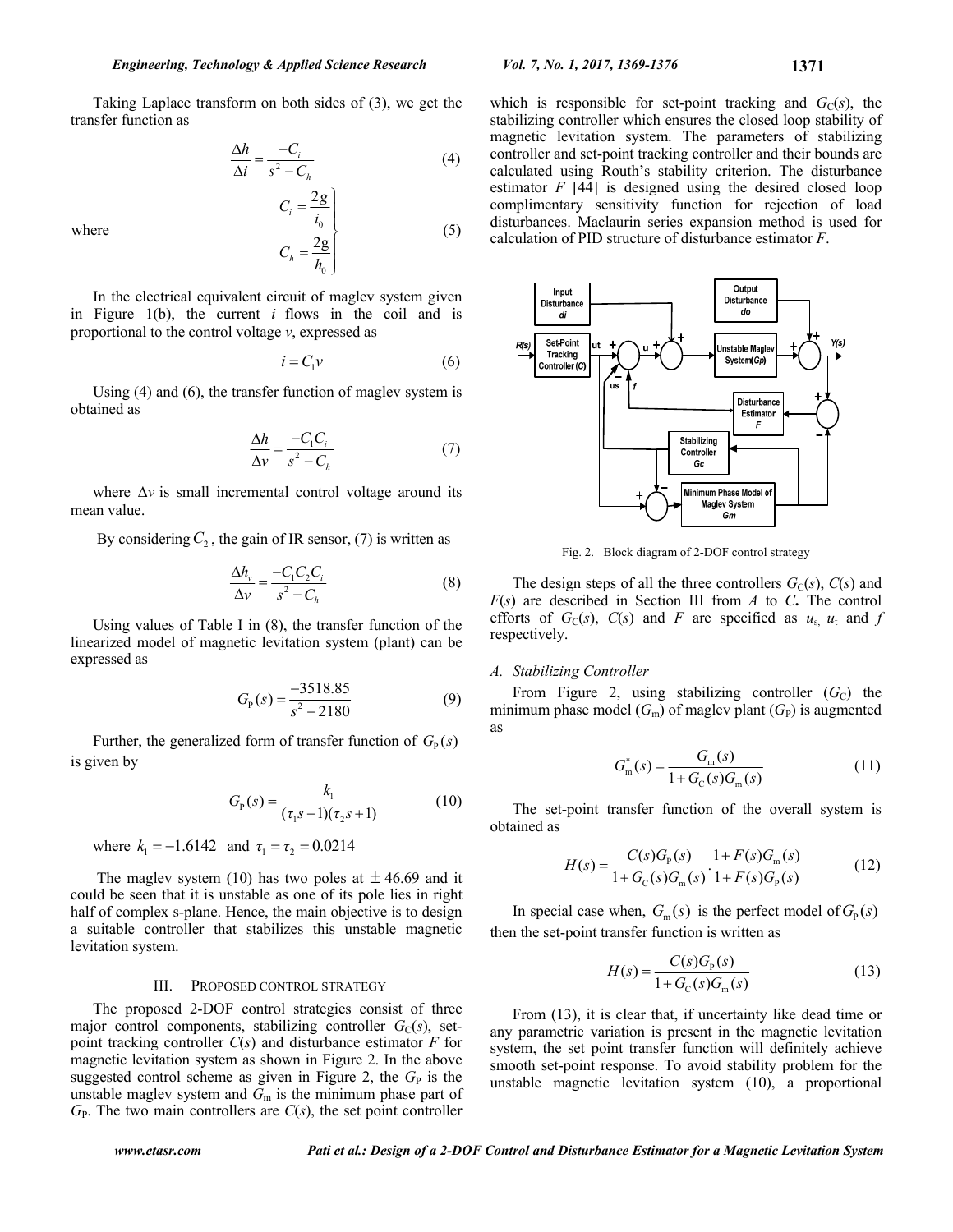derivative (PD) form of stabilizing controller  $G<sub>C</sub>(s)$  is proposed and for simplicity it can be chosen as

$$
G_{\rm C}(s) = k_c + k_d s \tag{14}
$$

Now, the characteristic equation of set-point transfer function (13) is written as

$$
\tau_1 \tau_2 s^2 + (k_a k_1 + \tau_1 - \tau_2) s + k_c k_1 - 1 = 0 \tag{15}
$$

With the help of Routh's stability criterion, the tuning parameters of stabilizing controller  $G<sub>C</sub>(s)$  is computed as

$$
\begin{cases}\nk_d > (\tau_1 - \tau_2) / k_1 \\
k_c > 1 / k_1\n\end{cases} \tag{16}
$$

For satisfying (16), when  $k_1 = -1.6142$  (for maglev system (10)), the bounds on parameters of  $G<sub>C</sub>(s)$  are obtained as

$$
\begin{aligned}\nk_d &< 0 \\
k_c &< 0.62\n\end{aligned}\n\tag{17}
$$

From (17), an effective  $G_C(s)$  can be chosen as

$$
G_{\rm C}(s) = -0.2s - 4 \tag{18a}
$$

As  $G<sub>c</sub>(s)$  is not physically realizable, therefore a low pass filter is added, given by

$$
J(s) = \frac{1}{(\lambda s + 1)}\tag{18b}
$$

where  $\lambda$  is time constant and could be chosen between  $(0.01 - 0.1) k_d$ .

The final realizable form of  $G_C(s)$  with low pass filter of time constant  $\lambda = 0.01$ , and is given as

$$
G_{\rm C}(s) = \frac{-0.2s - 4}{(0.01s + 1)}
$$
\n(19)

#### *B. Set-point Tracking Controller*

The set-point tracking controller is designed with the help of ISE performance minimization. The main objective of proposed set-point of tracking controller *C*(*s*) is to improve the system performance satisfying the criteria of norm bound as

$$
\min \|W(s)(1 - H(s))\|_2^2
$$
 (20)

where  $W$  is the set-point weight function and could be taken as 1/ *s* for the strict step change of the set point input and the load disturbance. The set-point tracking controller *C*(*s*) is obtained analytically by substituting (10) and (13) into (20) as

$$
\min \|W(s)(1 - H(s))\|_2^2
$$
  
= 
$$
\left\| \frac{1}{s} (1 - \frac{k_1 C(s)}{\tau_1 \tau_2 s^2 + (k_d k_1 + \tau_1 - \tau_2) s + k_c k_1 - 1} \right\|_2^2
$$
 (21)

Using orthogonality property of  $H_2$  norm, (21) is further simplified as

$$
\min \|W(s)(1 - H(s))\|_{2}^{2}
$$
\n
$$
= \left\|\frac{1}{s}\right\|_{2}^{2} + \left\|\frac{(\tau_{1}\tau_{2}s^{2} + (k_{d}k_{1} + \tau_{1} - \tau_{2})s + k_{c}k_{1} - 1) - k_{1}C(s)}{s(\tau_{1}\tau_{2}s^{2} + (k_{d}k_{1} + \tau_{1} - \tau_{2})s + k_{c}k_{1} - 1)}\right\|_{2}^{2}
$$
\n(22)

The optimal set-point tracking controller *C*(*s*) is obtained by minimizing the right hand side of (22). The simplified expression of  $C(s)$  is obtained by considering the second term zero as

$$
C(s) = \frac{\tau_1 \tau_2 s^2 + (k_d k_1 + \tau_1 - \tau_2)s + k_c k_1 - 1}{k_1}
$$
 (23a)

Again, *C*(*s*) given by (23a) is not proper and realizable in practice. Therefore, a second order low pass filter is added as

$$
J_{\rm C}(s) = \frac{1}{(\lambda_{\rm C}s + 1)^2}
$$
 (23b)

where  $\lambda_c$  is time constant. The filter (23b) is added with (23a) for practically realizable form. The time constant of second order low pass filter can be chosen between  $(0.01 - 0.1) k_d$ . Hence,  $C(s)$  can be written as

$$
C(s) = \frac{\tau_1 \tau_2 s^2 + (k_d k_1 + \tau_1 - \tau_2)s + k_c k_1 - 1}{k_1 (\lambda_c s + 1)^2}
$$
 (24)

It can be seen from (19),  $k_d = -0.2$  and  $k_c = -4$  using (17), considering the same of values as in (19) and for  $\lambda_c = 0.01$ , the set-point tracking controller *C*(*s*) for system (10) is obtained as

$$
C(s) = -\left[\frac{4.579 \times 10^{-4} s^2 + 0.322 s + 5.456}{1.6142 \times 10^{-4} s^2 + 0.0323 s + 1.6142}\right]
$$
(25)

#### *C. Disturbance Estimator*

The disturbance estimator is basically designed for improving the system performance when disturbance is encountered in the system in the form of internal parameter variation or external load disturbances. With the proposed disturbance estimator as shown in Figure 2, the load disturbance transfer functions are realized as

$$
H_{d_i} = \frac{y_{d_i}}{d_i} = \frac{G_{P}(s)}{1 + F(s)G_{P}(s)}
$$
  
\n
$$
H_{d_o} = \frac{y_{d_o}}{d_o} = \frac{1}{1 + F(s)G_{P}(s)}
$$
\n(26)

The complementary sensitivity function of the closed loop between the system input and output for the load disturbance rejection is derived as

$$
T_d = \frac{f}{d_i} = \frac{F(s)G_p(s)}{1 + F(s)G_p(s)}\tag{27}
$$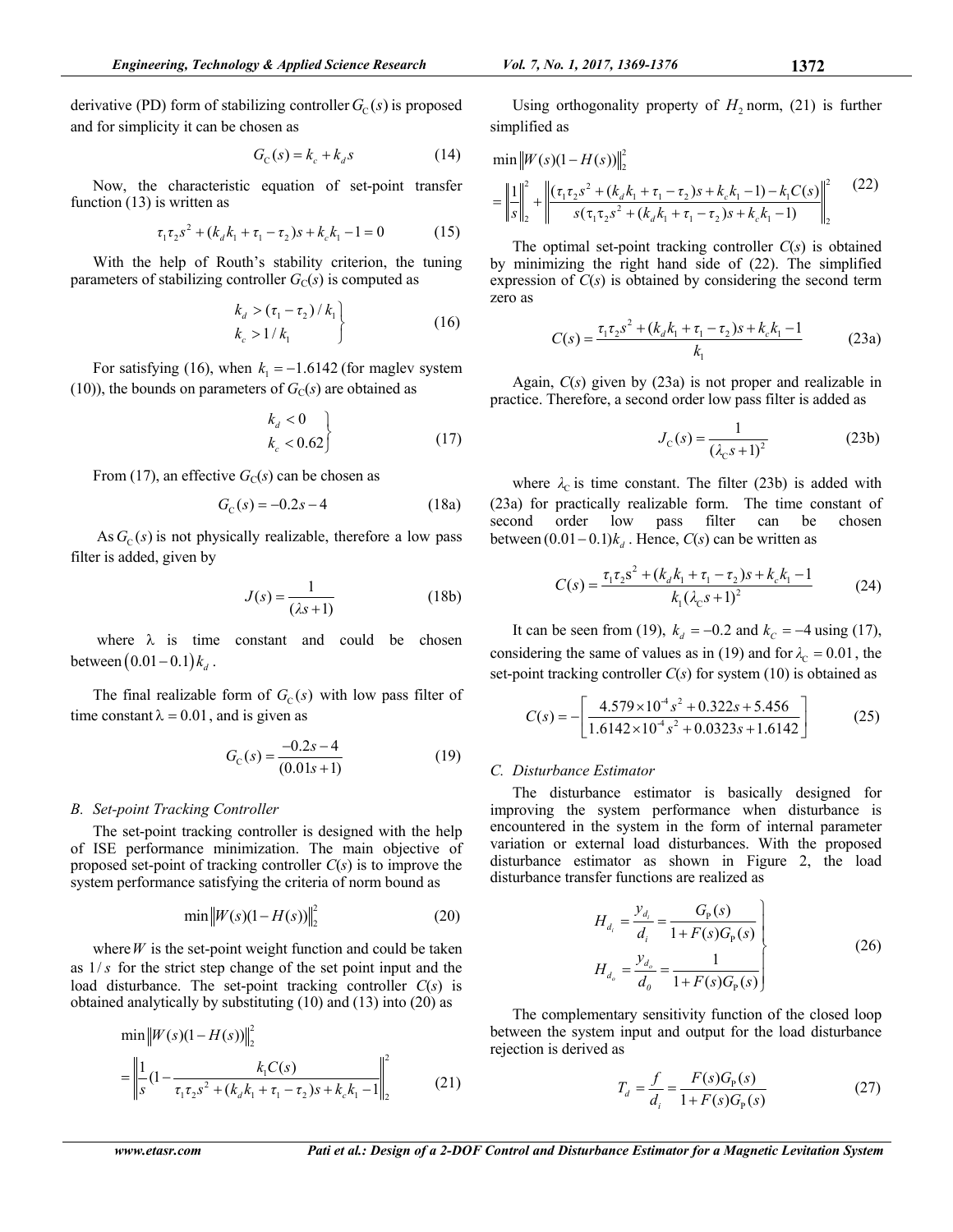The desired complementary sensitivity function should be equal to unity in an ideal case. The disturbance estimator *F*(*s*) should detect the resultant system output whenever the input disturbance  $d_i$  enters into the system input and then it should obtain an inversely equivalent signal *f* to counteract it (Figure 2). However, the actual asymptotic tracking constraints are as follows

$$
\lim_{s \to p_k} H_{d_o}(s) = 0, \ k = 1, 2, ..., m \tag{28}
$$

$$
\lim_{s \to 0} H_{d_s}(s) = 0 \tag{29}
$$

where  $p_k$  is the process model right hand side pole (RHP) and *m*is the number of these RHP poles. To ensure the internal stability of closed loop system for the load disturbance rejection, the constraints (28) and (29) are required to be fulfilled. Hence based on the  $H<sub>2</sub>$  optimal performance objective of the IMC theory [36], the practically desired closed loop complementary sensitivity function is formulated as

$$
T_d(s) = \frac{\sum_{k=1}^{m} a_k s^k + 1}{(\lambda_f s + 1)^{\ell+m}}
$$
(30)

where  $\lambda_f$  is the adjustable parameter,  $\ell$  is the relative degree of the maglev model, *m* is the number of RHP poles in the maglev model and  $a_k$  is calculated by the asymptotic constraints of (28)-(29).

Hence the desired disturbance estimator can be inversely calculated by (27), as

$$
F(s) = \frac{T_d(s)}{1 - T_d(s)} \cdot \frac{1}{G_p(s)}
$$
(31)

For the system (10), closed loop complementary sensitivity function (30) for the load disturbance rejection is written as

$$
T_d(s) = \frac{a_1 s + 1}{(\lambda_f s + 1)^3}
$$
 (32)

Now, substituting (10) and (32) in (31), the desired disturbance estimator is realized as

$$
F(s) = \frac{(\tau_1 s - 1)(\tau_2 s + 1)(a_1 s + 1)}{k_1[(\lambda_f s + 1)^3 - (a_1 s + 1)]}
$$
(33)

where

$$
a_1 = \tau_1 \left( \left( \frac{\lambda_f}{\tau_1} + 1 \right)^3 - 1 \right) \tag{34}
$$

However it is not difficult to find out that there exist a RHP zero-pole cancelling at  $s = 1/\tau_1$  in (32), which tends the desired disturbance estimator to work unstably. The Maclaurin series expansion is used to calculate the disturbance estimator of (33).

Let,

$$
F(s)=M(s)/s\tag{35}
$$

Using the Maclaurin series expansion, we get

$$
F(s) = \frac{1}{s} \left[ M(0) + M'(0)s + \frac{M''(s)}{2!} s^2 + \dots + \frac{M^{(k)}}{k!} s^k + \dots \right] (36)
$$

On application of Maclaurin series expansion on (33), the first three terms can be used to constitute a standard PID controller structure as

$$
F_{\rm PID}(s) = \left( K_P + \frac{1}{T_1 s} + T_D s \right)
$$
 (37)

where  $K_p = M'(0), T_I = 1/M(0), T_D = M''(0)/2$ 

Remark**:** It should be noted that the pure derivative term in (37) can be physically realizable by cascading it with a first order low-pass filter whose time constant can be chosen between  $(0.01 - 0.1) T_{\text{D}}$ .

As for the design aspects of the disturbance estimator for magnetic levitation system (10), disturbance terms such as input disturbance  $H_{d_i}(s) = \frac{1}{s_i}$  is applied at 3 second and output disturbance  $H(s)_{d_0} = \frac{0.5}{s}$  is applied at t = 20 second.

Taking the above disturbances condition  $H_{d_i}(s)$  and  $H(s)$  on maglev system (10), the disturbance estimator (33) is obtained in PID structure whose parameters are obtained using  $(36)$  and  $(37)$  as

$$
M(0) = -38.23
$$
  
\n
$$
M'(0) = -2.47
$$
  
\n
$$
M''(0) = -0.0307
$$
\n(38)

For the practical realization of PID controller, a low pass filter whose time constant  $T_F$  is chosen between  $(0.01 - 0.1)T_D$ .

By incorporating the parameters of PID obtained in (38) and low pass filter with time constant  $T_F = 0.005$  second, the disturbance estimator for maglev system (10) is calculated as

$$
F(s) = -\left[\frac{0.0307s^2 + 2.47s + 38.23}{s(0.005s + 1)}\right]
$$
(39)

The final control effort applied to maglev system (10) is sum of responses of all three control efforts  $u_s$ ,  $u_t$  and  $f$ obtained for (19), (25) and (39) respectively and is expressed as

$$
u = u_t - u_s - f \tag{40}
$$

The detailed discussion of simulation results of proposed control strategy is presented below in Section IV.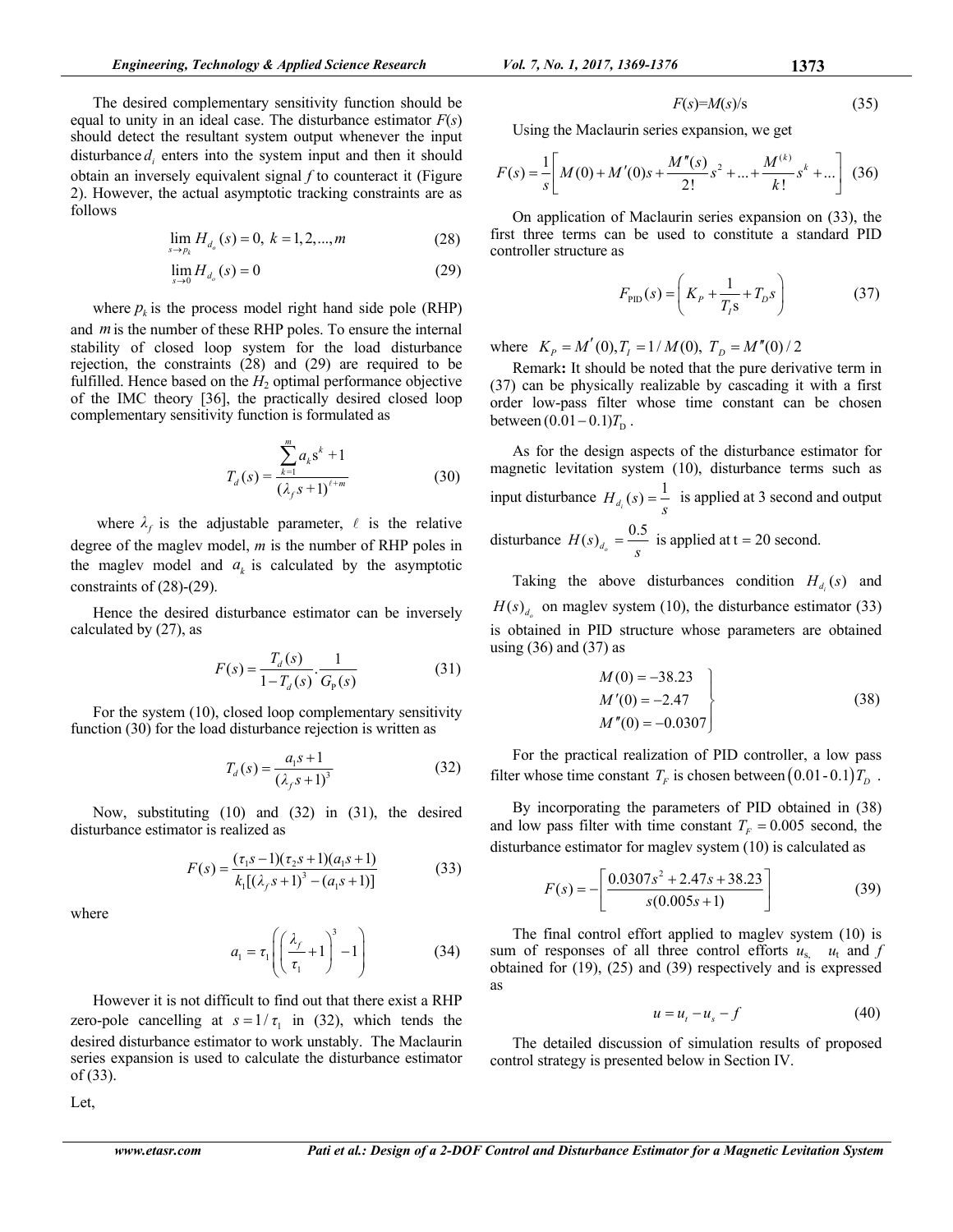## IV. SIMULATION RESULTS AND DISCUSSION

The simulation result is carried out for the unstable magnetic levitation system (10) and various results are plotted to show the effectiveness of proposed control strategy. Figure 3 gives the tracking response when system is associated with external disturbance. The external disturbances are given at 3 second and 20 second.



Fig. 3. Desired & Ball Position (with proposed)

From the simulation results shown in Figure 3, it is clear that the proposed control scheme could stabilize the maglev system (10) and track the desired reference trajectory (square wave). It is also seen that when the system is subjected to input and output disturbances at 3 second and 20 second, the designed controller forces the disturbed plant to track the desired reference input trajectory and eliminate the effect of disturbances.

The control parameters such as stabilizing controller  $G<sub>C</sub>(s)$ , set-point tracking controller *C*(*s*) disturbance estimator *F*(*s*) and final control effort as  $u_s$ ,  $u_t$ ,  $f$  and  $u$  respectively are plotted in Figure 4.



 From Figure 4, it is clearly noticed that the designed control scheme has ability to track the desired set-point input reference trajectory and remove the effect of external disturbances. The disturbance estimator works only when the system is subjected to external disturbances, as clearly seen at time 3 second and 20 second. The overall control effort is

always maintained in a desirable voltage range  $(\pm 5 \text{ volt})$  as necessary for stable operation.

To show the effectiveness of the proposed scheme, it has been compared with conventional PID control [45] and their comparative results are plotted in Figure 5 for similar condition as considered in Figure 3.



Fig. 5. Desired & Ball Position (Comparative)

 Figure 5 depicts that the designed control strategy has better adaptability to avoid the effect of disturbance compared to conventional PID control. The conventional PID control has spikes and shows poor tracking for the set-point reference trajectory when the system is subjected to external disturbance/parameter uncertainty whereas the proposed two DOF control strategy stabilizes the maglev system and tracks the reference trajectory even if the system is subjected to external disturbance and also shows remarkable improvement in system performances (settling time and peak overshoot) over conventional PID control.

#### V. CONCLUSION

 In this work a systematic DOF control scheme is presented to improve the reference input tracking and load disturbance rejection for an unstable magnetic levitation system. Here, both set-point tracking response and load disturbance response can be tuned separately using the proposed scheme. The stabilizing and tracking controller are applied in such a way that the unstable magnetic levitation system gets stabilized and at the same time the set-point tracking controller also forces the system to track the desired trajectory. The disturbance estimator is designed using the desired closed loop complimentary sensitivity function for rejection of load disturbances and it is realized in PID form using Maclaurin series expansion. The disturbance estimator comes into existence only when the system is subjected to internal/external disturbances. This technique leads to a remarkable improvement of regulatory capacity for reference input tracking as well as load disturbance rejection. The effectiveness of designed control strategy is shown by comparing it with conventional PID controller.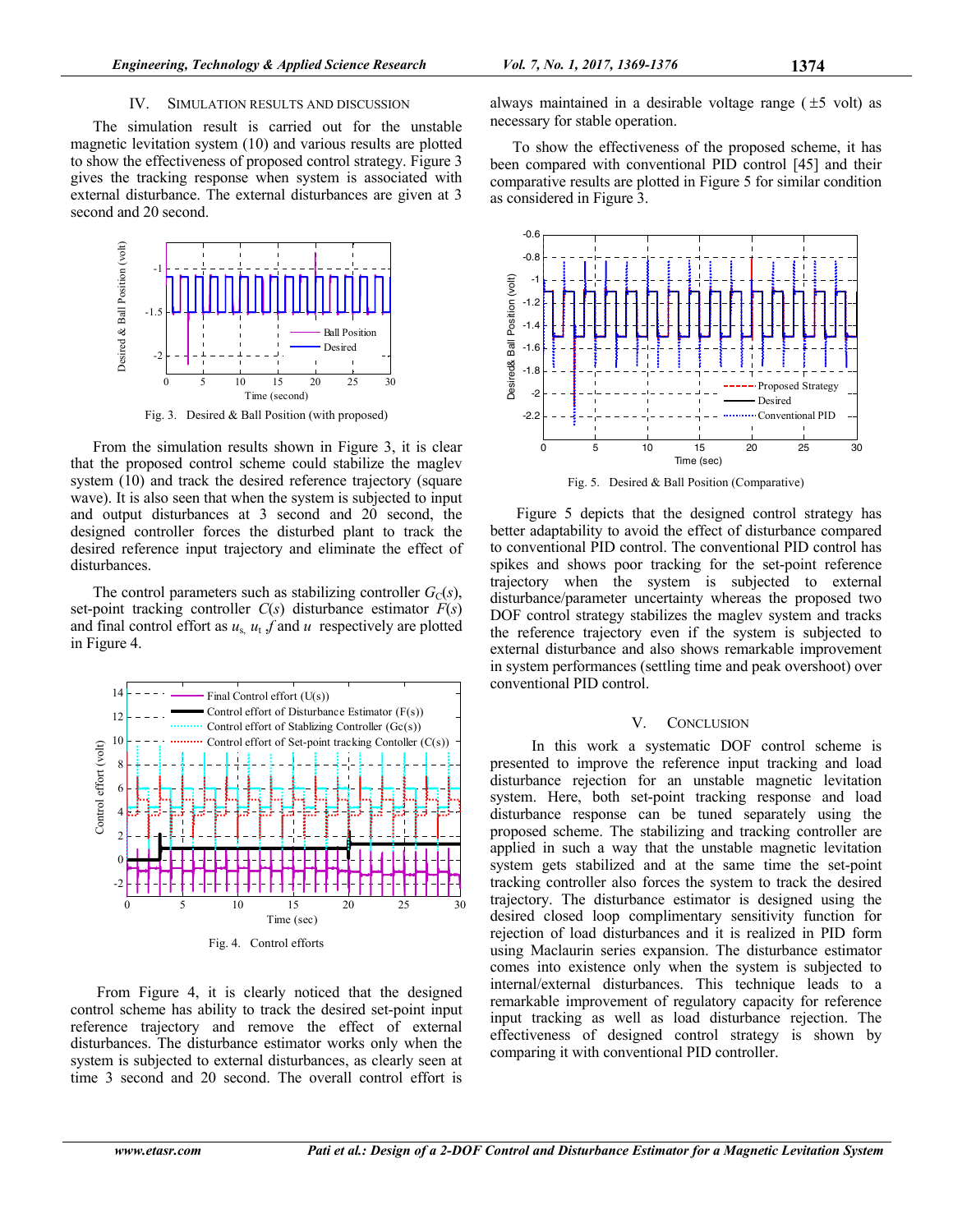#### **REFERENCES**

- [1] D. Rogg, "General survey of the possible applications and development tendencies of magnetic levitation technology", IEEE Transactions on Magnetics, Vol. 20, No. 5, pp. 1696–1701, 1984
- [2] H. Yaghoubi, "The Most Important Maglev Applications", Journal of Engineering, Vol. 2013, Article ID 537986, 2013
- [3] S. Yamamura, "Magnetic levitation technology of tracked vehicles present status and prospects", IEEE Trans. on Magnetics, Vol. 12, No. 6, pp. 874–878, 1976
- [4] P. Sinha, "Design of a magnetically levitated vehicle", IEEE Trans. on Magnetics, Vol. 20, No. 5, pp. 1672–1674, 1984
- [5] A. R. Eastham, W. F. Hayes, "Maglev systems development status", IEEE Aerospace and Electronic Systems Magazine, Vol. 3, No.1, pp. 21–30, 1988
- [6] H. W. Lee, K. C. Kim, J. Lee, "Review of Maglev Train Technologies", IEEE Trans. on Magnetics, Vol. 42, No.7, pp. 1917- 1925, 2006
- K. A. Mirica, S. T. Phillips, C. R. Mace, G. M. Whitesides, "Magnetic levitation in the analysis of foods and water", Journal of Agricultural and Food Chemistry, Vol. 58, No. 11, pp. 6565–6569, 2010
- [8] K. X. Qian, P. Zeng, W. M. Ru, H. Y. Yuan, "New concepts and new design of permanent maglev rotary artificial heart blood pumps", Medical Engineering and Physics, Vol. 28, No. 4, pp. 383–388, 2006
- [9] W. Barie, J. Chiasson, "Linear and Nonlinear State-space Controllers for Magnetic Levitation", International Journal of Systems Science, Vol. 27, No.11, pp. 1153-1163, 1996
- [10] M. Ahsan, N. Masood, F. Wali, "Control of a Magnetic Levitation System Using Non-Linear Robust Design Tool", 3rd IEEE International Conference on Computer, Control & Communication (IC4), pp. 1-6, Karachi, Pakistan, September 25-26, 2013
- [11] R. Song, Z. Chen, "Design of PID Controller for Maglev System Based on an Improved PSO with Mixed Inertia Weight", Journal of Networks, Vol. 9, No. 6, pp. 1509-1517, 2014
- [12] C. I. Muresan, C. Ionescu, S. Folea, R. D. Keyser, "Fractional order control of unstable processes: the magnetic levitation study case", Nonlinear Dynamics, Vol. 80, No. 4, pp. 1761-1772, 2014
- [13] A. Tepljakov, E. Petlenkov, J. Belikov, E. A. Gonzalez, "Design of Retuning Fractional PID Controllers for a Closed-loop Magnetic Levitation Control System", 13rd International Conference on Control, Automation, Robotics & Vision (ICARCV 2014), pp. 1345- 1350, Marina Bay Sands, Singapore, December 10-12, 2014
- [14] A. Sakalli, T. Kumbasar, E. Yesil, H. Hagras, "Analysis of the Performance of Type-1, Self-tuning Type-1 and Interval Type-2 fuzzy PID Controller on the Magnetic Levitation System", IEEE Internatinal Conference on Fuzzy System (FUZZ-IEEE), pp. 1859-1866, Beijing, China, July 6-11, 2014
- [15] A. Ghosh, T. R. Krishnan, P. Tejaswy, A. Mandal, J. K. Pradhan, S. Ranasingh, "Design and implementation of a 2-DOF PID compensation for magnetic levitation systems", ISA Transactions, Vol. 53, No. 4, pp. 1216–1222, 2014
- [16] M. Golob, B. Tovornik, "Modeling and control of the magnetic suspension system", ISA Transactions, Vol. 42, No. 1, pp. 89-100, 2003
- [17] R. Uswarman, A. I. Cahyadi, O. Wahyunggoro, "Control of a Magnetic Levitation System Using Feedback Linearization", IEEE International Conference on Computer, Control, Informatics and Its Applications (IC3INA), pp. 95-98, Jakarta, November 19-21, 2013
- [18] A. E. Hajjaji, M. Ouladsine, "Modeling and Nonlinear Control of Magnetic Levitation Systems", IEEE Transactions on Industrial Electronics, Vol. 48, No. 4, pp. 831-838, 2001
- [19] D. Cho, Y. Kato, D. Spilman, "Sliding mode and classical controllers in magnetic levitation systems", IEEE Control Systems, Vol. 13, No. 1, pp. 42-48, 1993
- [20] N. F. AL-Muthairi, M. Zribi, "Sliding Mode Control of a Magnetic Levitation System", Mathematical Problems in Engineering, Vol. 2004, No. 2, pp. 93–107, 2004
- [22] C. A. Chen, H. K. Chiang, J. C. Shen, "Fuzzy Sliding Mode Control of Magnetic Ball Suspension System", International Journal of Fuzzy System, Vol. 11, No. 2, pp. 97-106, 2009
- [23] F. J. Lin, S. Y. Chen, K. K. Shyu, "Robust Dynamic Sliding-Mode Control Using Adaptive RENN for Magnetic Levitation System", IEEE Transactions on Neural Networks, Vol. 20, No. 6, pp. 938–951, 2009
- [24] F. J. Lin, H. J. Shieh, L.T. Teng, P. H. Shieh, "Hybrid Controller With Recurrent Neural Network for Magnetic Levitation System", IEEE Transactions on Magnetics, Vol. 41, No. 7, pp. 2260-2269, 2005
- [25] H. K. Chiang, W. T. Tseng, C. C. Fang, C. A. Chen, "Integral backstepping sliding mode control of a magnetic ball suspension system", 10th IEEE International Conference on Power Electronics and Drive Systems (PEDS), pp. 44– 49, Kitakyushu, April 22-25, 2013
- [26] W. Zhou, B. Liu, "Backstepping Based Adaptive Control of Magnetic Levitation System", Proceedings of the 2nd International Conference On Systems Engineering and Modeling (ICSEM-13), pp. 435-438, Paris, France, 201
- [27] F. J. Lin, L. T. Teng, P. H. Shieh, "Intelligent Adaptive Backstepping Control System for Magnetic Levitation Apparatus", IEEE Transactions on Magnetics, Vol. 43, No. 5, pp. 2009-2018, 2007
- [28] Z. J. Yang, K. Kunitoshi, S. Kanae, K. Wada, "Adaptive Robust Output-Feedback Control of a Magnetic Levitation System by K-Filter Approach", IEEE Transactions on Industrial Electronics, Vol. 55, No. 1, pp. 390–399, 2008
- [29] J. C. Shen, "H∞ Control and Sliding Mode Control of Magnetic levitation System", Asian Journal of Control, Vol. 4, No. 3, pp. 333- 340, 2002
- [30] T. Saravanan, G. Saritha, R. Udayakumar, "Robust H- Infinity Two Degree of Freedom Control for Electro Magnetic Suspension System", Middle-East Journal of Scientific Research, Vol. 18, No.12, pp. 1827-1831, 2013
- [31] C. M. Lin, Chih-Min Lin, C. W. Chen, "SoPC-based adaptive PID control system design for magnetic levitation system", IEEE Systems Journal, Vol. 5, No. 2, pp. 278-287, 2011
- [32] C. E. Garcia, M. Morari, "Internal model control: A unifying review and some new results", Industrial & Engineering Chemistry Process Design and Development, Vol. 21, No. 2, pp. 308-323, 1982
- [33] D. S. Liu, J. Li, W. S. Chang, "Internal Model Control for Magnetic Suspension System", Proceedings of the International Conference on Machine Learning and Cybernetics, pp. 482-487, Guangzhou,China, August 18-21, 2005
- [34] A. Detchrat, V. Tipsuwanporn, A. Numsomran, S. Suvikath, "IMC-Based PID Controllers Designs for Two-mass systems", Proceeding of Multi-Conference of Engineers and Computer Scientists (IMECS), pp.1-4, Hong Kong, March 14-16, 2012
- [35] Z. Zhongqiao, W. Xiaojing, Z. Yanhong, X. Liang, C. Yanglin, "The Research on IMC-PID Control in Maglev Supporting System", The Open Automation and Control Systems Journal, Vol. 6, No. 1, pp. 797-802, 2014
- [36] M. Morari, E. Zafiriou, Robust Process Control, Englewood Cliffs, NJ, Prentice Hall, 1989
- [37] H. P. Huang, C. C. Chen, "Control System synthesis for open-loop unstable process with time delay", IEE Proc. Part D, Vol. 144, No. 4, pp. 334-346, 1997
- [38] Y. Lee, J. Lee, S. Park, "PID controller tuning for integrating and unstable processes with time delay", Chemical Engineering Science, Vol. 55, No. 17, pp. 3481-3493, 2000
- [39] X. P. Yang, Q. G. Wang, C. C. Hang, C. Lin, "IMC-based control system design for unstable processes", Ind. Chem. Res., Vol. 41, No. 17, pp. 4288-4294, 2002